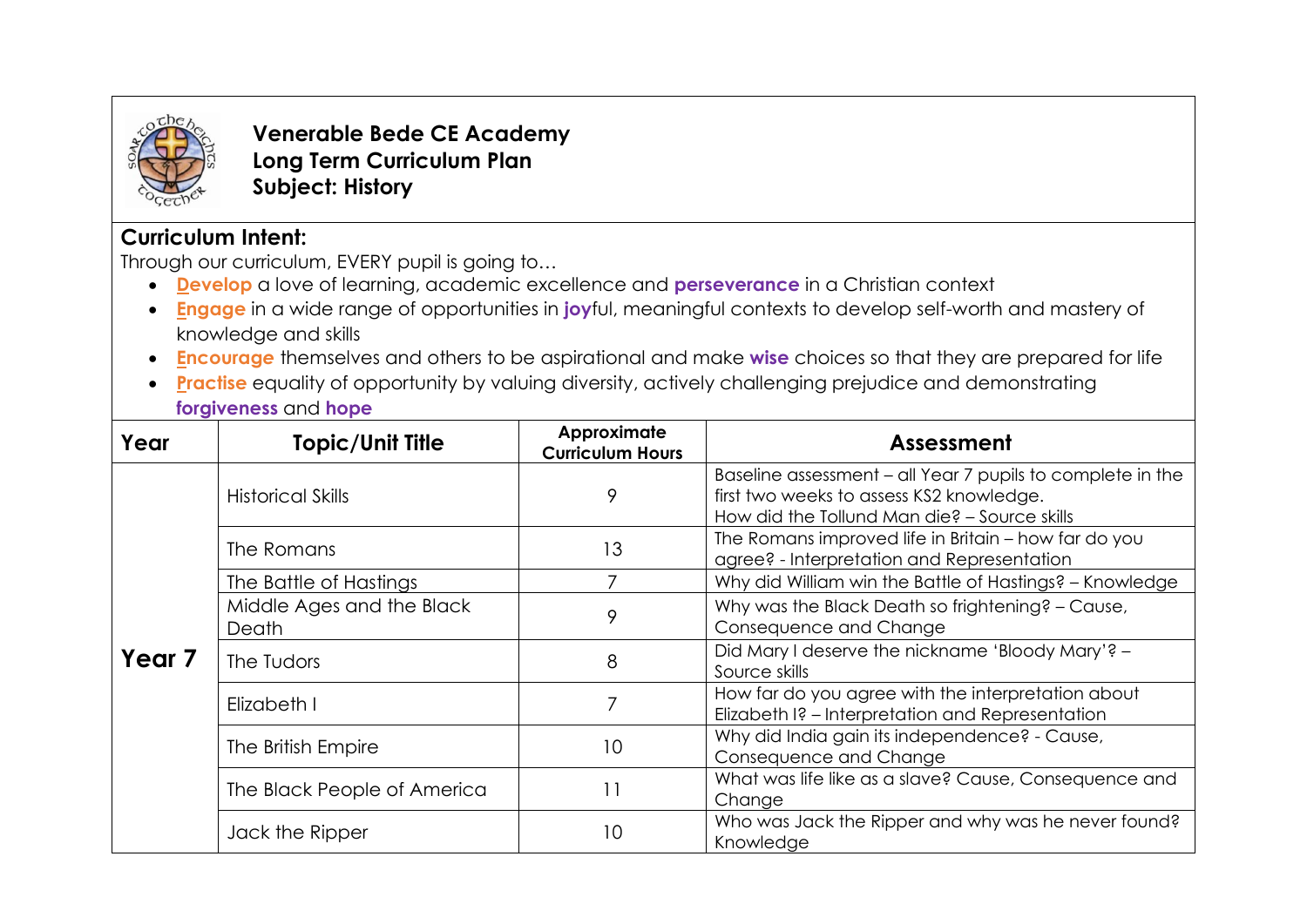## **Year 7 Homework Overview:**

All homework is linked to the four main assessed skills – Knowledge, Cause, Consequence and Change, Source Skills and Interpretation and Representation. In the first half term, pupils will also complete a homework task based on KS2 History to plug any gaps they may have.

| Year 8 | The Industrial Revolution | 8  | How far do you agree with interpretation about the<br>quality of health and medical care in the Industrial<br>Period? - Interpretation and Representation |
|--------|---------------------------|----|-----------------------------------------------------------------------------------------------------------------------------------------------------------|
|        | World War One             | 16 | Why did WW1 begin? Cause, Consequence and<br>Change<br>What was life like in the trenches? - Knowledge                                                    |
|        | World War Two at home     | 8  | How useful are sources A and B for an enquiry into<br>evacuation during World War Two? - Source skills                                                    |
|        | World War Two away        | 8  | How far do you agree with interpretation 1 about<br>whether the bombing of Hiroshima should have<br>happened? Interpretation and Representation           |
|        | Nazi Germany              | 11 | What was life like in Nazi Germany? - Cause,<br>Consequence and Change                                                                                    |
|        | The Holocaust             | 11 | How useful are these sources in helping you to<br>understand why people participated in the Holocaust? -<br>Source skills                                 |
|        | Vietnam                   | 9  | How useful are sources C and D for an enquiry into the<br>tactics used in the Vietnam War? - Source skills                                                |

#### **Year 8 Homework Overview:**

As above - all homework is linked to the four main assessed skills – Knowledge, Cause, Consequence and Change, Source Skills and Interpretation and Representation. Throughout the year, pupils will also complete a local History homework on mines and local soldiers of WW1 and WW2.

| Year 9 | Medicine through Time -<br>Medieval Medicine          | 14 | Explain why there was continuity in the ideas about<br>the cause of disease in the medieval period.                                         |
|--------|-------------------------------------------------------|----|---------------------------------------------------------------------------------------------------------------------------------------------|
|        | Medicine through Time -<br>Renaissance Medicine       | 8  | Individuals had the biggest impact on medical<br>training in the 16th and 17th centuries.<br>How far do you agree?                          |
|        | Medicine through Time -<br><b>Industrial Medicine</b> | 8  | 'Vaccination against smallpox was a major<br>breakthrough in the prevention of disease.'<br>Give a detailed answer arguing for and against. |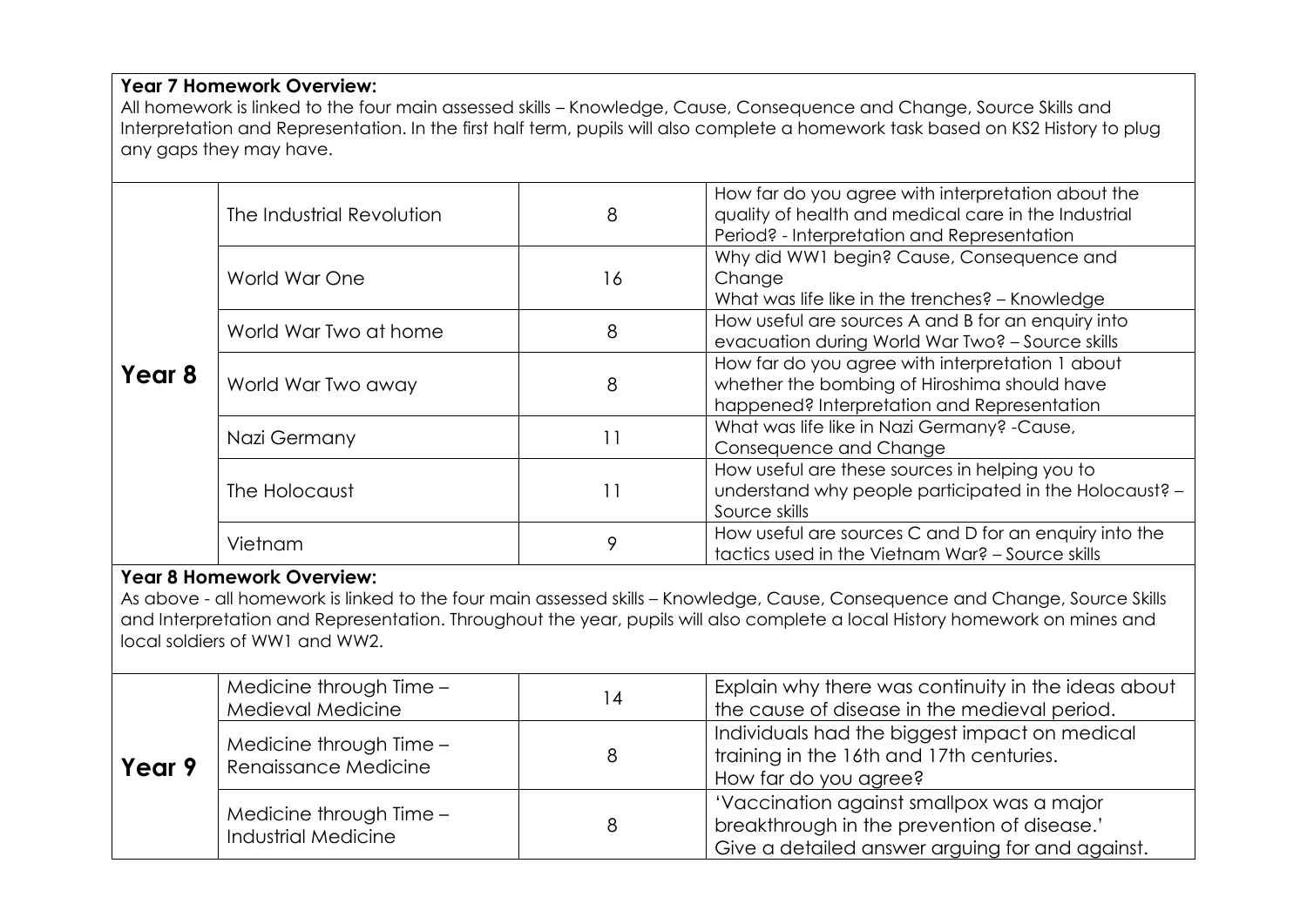|            | Medicine through Time -<br>Present day Medicine                                                                                                                                                | 8              | Explain one way that the treatment of people with<br>diseases changed in 1900's from 1700's.                                                                                           |  |  |
|------------|------------------------------------------------------------------------------------------------------------------------------------------------------------------------------------------------|----------------|----------------------------------------------------------------------------------------------------------------------------------------------------------------------------------------|--|--|
|            | The British Sector of the<br>Western Front - Medicine in the<br><b>Trenches</b>                                                                                                                | 14             | Describe two key features of the support trench<br>system on The Western Front.<br>Describe two key features of the conditions in which<br>fighting took place in The Battle of Ypres. |  |  |
|            | American West - way of life for<br>the Plains Indians                                                                                                                                          | 5              | Explain the importance of the buffalo to the Plains<br>Indians way of life.                                                                                                            |  |  |
|            | <b>Year 9 Homework Overview:</b>                                                                                                                                                               |                |                                                                                                                                                                                        |  |  |
|            | Pupils complete revision and retrieval homework throughout the year, this includes a number of different questions and tasks that<br>tests knowledge, understanding and key historical skills. |                |                                                                                                                                                                                        |  |  |
|            | American West – why move<br>West?                                                                                                                                                              | $\overline{4}$ | 8 mark narrative question                                                                                                                                                              |  |  |
|            | American West - Settlement                                                                                                                                                                     | 7              | Mock exam paper                                                                                                                                                                        |  |  |
| Year<br>10 | American West - Ranching<br>and Cowboys                                                                                                                                                        | 5              | 8 mark importance exam question and 8 mark<br>consequence question                                                                                                                     |  |  |
|            | American West - Law and<br>Order                                                                                                                                                               | 5              | 8 mark narrative question<br>Full mock exam paper                                                                                                                                      |  |  |
|            | American West - Conflict and<br>Tension                                                                                                                                                        | 7              | 8 mark importance exam question and 8 mark<br>consequence question<br>Full Paper 2 mock exam of topic                                                                                  |  |  |
|            | Race Relations in the 1950's                                                                                                                                                                   | 11             | 4 mark infer question<br>12 mark explain question<br>8 mark source question<br>4 mark interpretation questions                                                                         |  |  |
|            |                                                                                                                                                                                                |                | 16 mark interpretation question                                                                                                                                                        |  |  |

## **Year 10 Homework Overview:**

GCSE pupils complete revision and retrieval homework throughout the year, this includes a number of different questions and tasks that tests knowledge as pupils move through the course. This is in addition to practice exam questions. Note: Pupils in Year 10 will recap The British Sector of the Western Front and part of the Elizabeth topic to ensure any gaps in understanding are addressed.